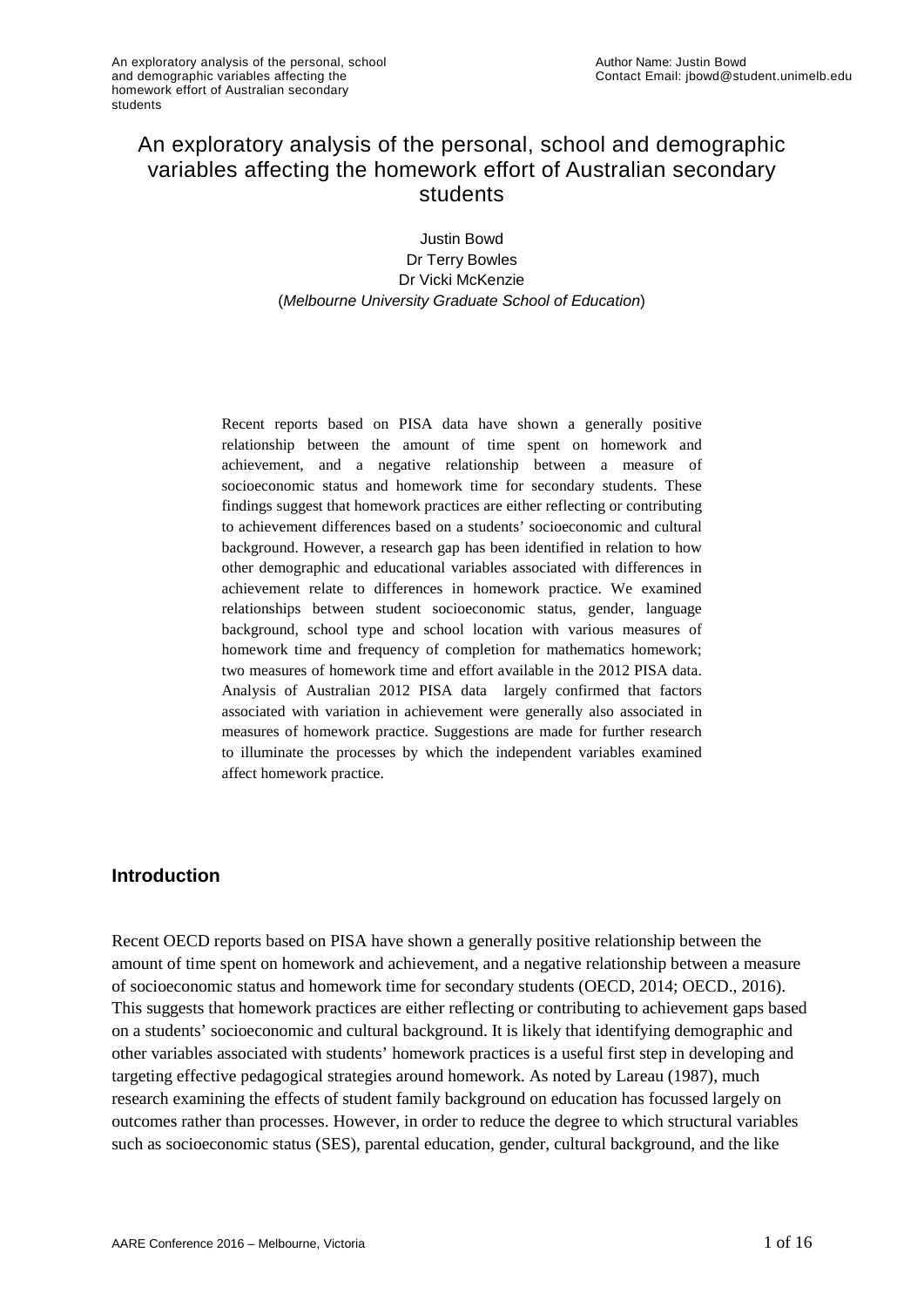influence educational outcomes, it is important to first establish which of these factors are linked with processes, like homework practices, that may produce differential outcomes on an aggregated level.

Bourdieu's explanations of the economic and cultural generation of family and student dispositions to school [\(1977\)](#page-14-1), combined with Wigfield and Eccles' Expectancy Value theories of achievement motivation[\(2002\)](#page-15-2) offer a framework of looking at homework that may account for some of the differences in homework practices at both an aggregated and individual student level. Strong links between the student level factors examined here and homework practices would support elements of both theoretical perspectives.

Given that the OECD has reported that Australian secondary students report considerably more homework time than the OECD average [\(2014\)](#page-15-0), and that a research gap on the factors affecting homework practices has been identified [\(Horsley & Walker, 2013;](#page-14-2) [New South Wales Department of](#page-15-3)  [Education and Communities, 2012\)](#page-15-3). The aim of this paper is to examine what PISA data for Australian students reveals about variations in homework practice. The predictor variables of interest here are student family SES, gender, language spoken at home, grade repetition, school type and school location. Justifications for the selection of these particular independent variables follow below.

# **Defining homework**

Cooper's definition of homework, or very similar definitions are, commonly employed by researchers attempting to measure its use [\(Daw, 2012;](#page-14-3) [Horsley & Walker, 2013;](#page-14-2) [Lutz & Jayaram, 2015;](#page-14-4) [Maltese,](#page-14-5)  [Tai, & Fan, 2012\)](#page-14-5). Cooper's definition of homework is 'tasks assigned to students by school teachers that are meant to be carried out during non-school hours (excluding) in-school guided study, home study courses, and extracurricular activities' [\(Cooper, 1989b, p. 86\)](#page-14-6). This definition is also very similar to that used by PISA in its questionnaire administered to 15-year-old students which asks them to estimate how many hours they spend per week on 'Homework or other material assigned by your teachers' [\(OECD, 2013, p. 233\)](#page-15-4). Although the questions that follow in the PISA survey ask for separate estimates of time spent with home tutors; in outside-of-school classes; on 'Practice content from school lessons by working on a computer'; and studying 'with a parent or other family member', it is not clear whether 'material assigned by your teachers' is inclusive or exclusive of these subsequent categories, highlighting the difficulties associated with defining and measuring homework and its utility. PISA data also includes students' assessments of the frequency with which they complete mathematics homework which offers another, domain specific way of conceptualising homework practice.

Together, the PISA measures of homework offer useful ways of quantifying homework time and effort. However, these measures are also problematic in some ways. For instance, there may be differences in the level of student autonomy required by different homework assignments (compare a mathematics worksheet to an exploratory research assignment, for example), and for many, one of the primary goals of homework is to promote independent learning [\(Bempechat, 2010\)](#page-13-0). Such definitions as PISA's do not reveal the level of autonomy exercised in homework practice, nor do they reveal the wide range of forms or functions that homework can take. PISA's homework data does, however, offer convenient, if general, dependent variables on which variation can be measured against a broad range of predictor variables.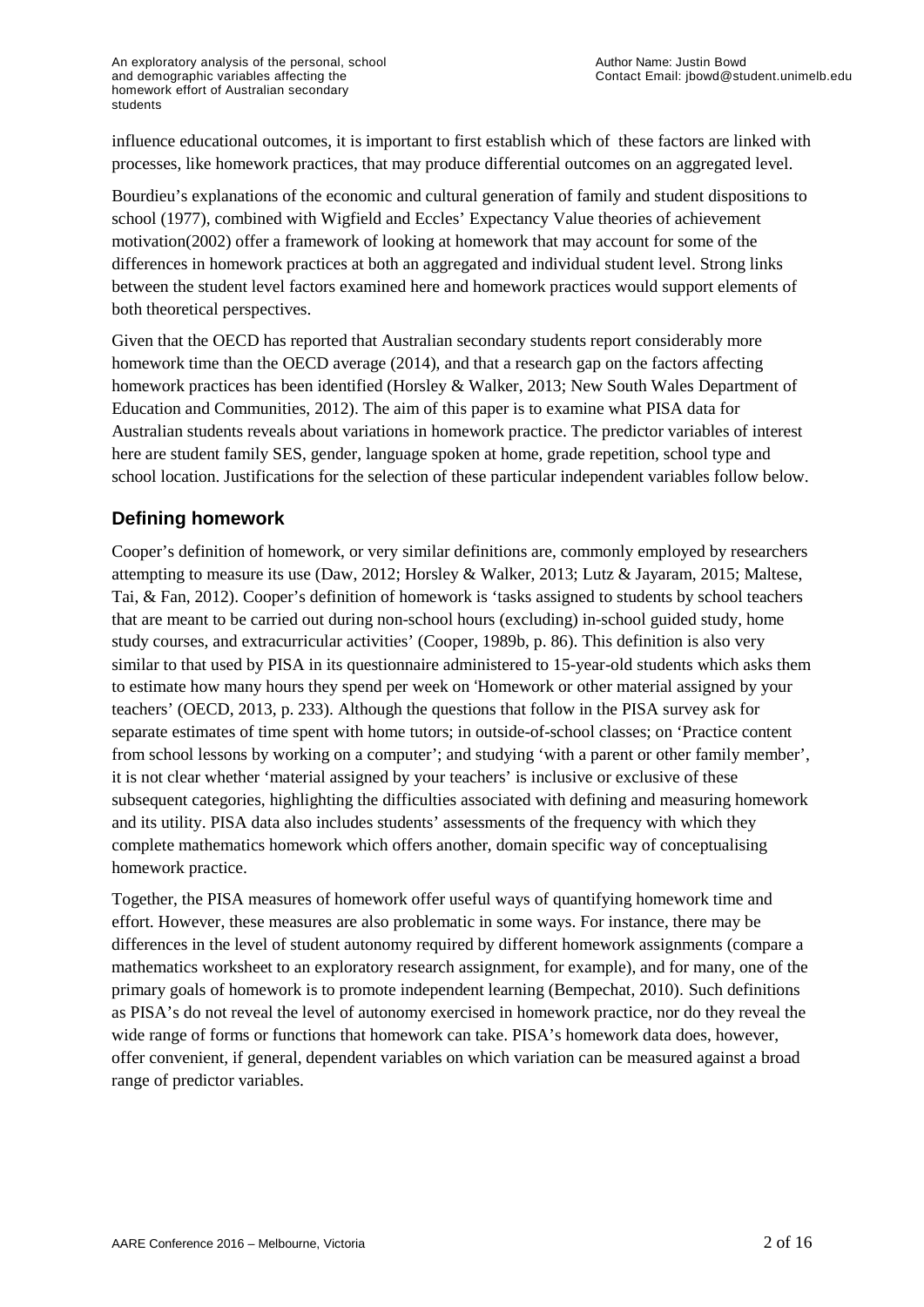### **Homework in Australia**

According to the most recently available PISA data, in 2012 Australian 15 year-old students report undertaking around six hours of homework per week– an hour more than the OECD average (Figure 1). It is important to note that this amount of homework time is similar to the amount of time recommended for this age group (as reflected by modal year level) by the Victorian Department of Education and Training [\(2014\)](#page-14-7).



*Figure 1*. Hours of homework per week – PISA 2012. Source: [\(OECD, 2014\)](#page-15-0))

The PISA data also shows that although the OECD average amount of reported weekly homework time declined by around an hour between 2003 and 2012, homework time in Australia increased by 24 minutes over the same period..

Australia also stands out from the bulk of OECD countries in the degree to which the amount of reported homework time varies by SES. The SES measure used in Figure 2 is PISA's index of economic, social and cultural status [ESCS]. In Australia, the difference in reported homework time between the top and bottom ESCS quartiles was 2.9 hours compared to the OECD average of just 1.7 hours (Figure 2).

The relationship between homework time and socioeconomic status in Australia suggests that this variable is a strong predictor of the amount of homework time undertaken. It is of interest here to examine whether/and how other statistical predictors of achievement, such as those listed above, also relate to the amount of time spent on homework or the frequency with which mathematics homework is completed.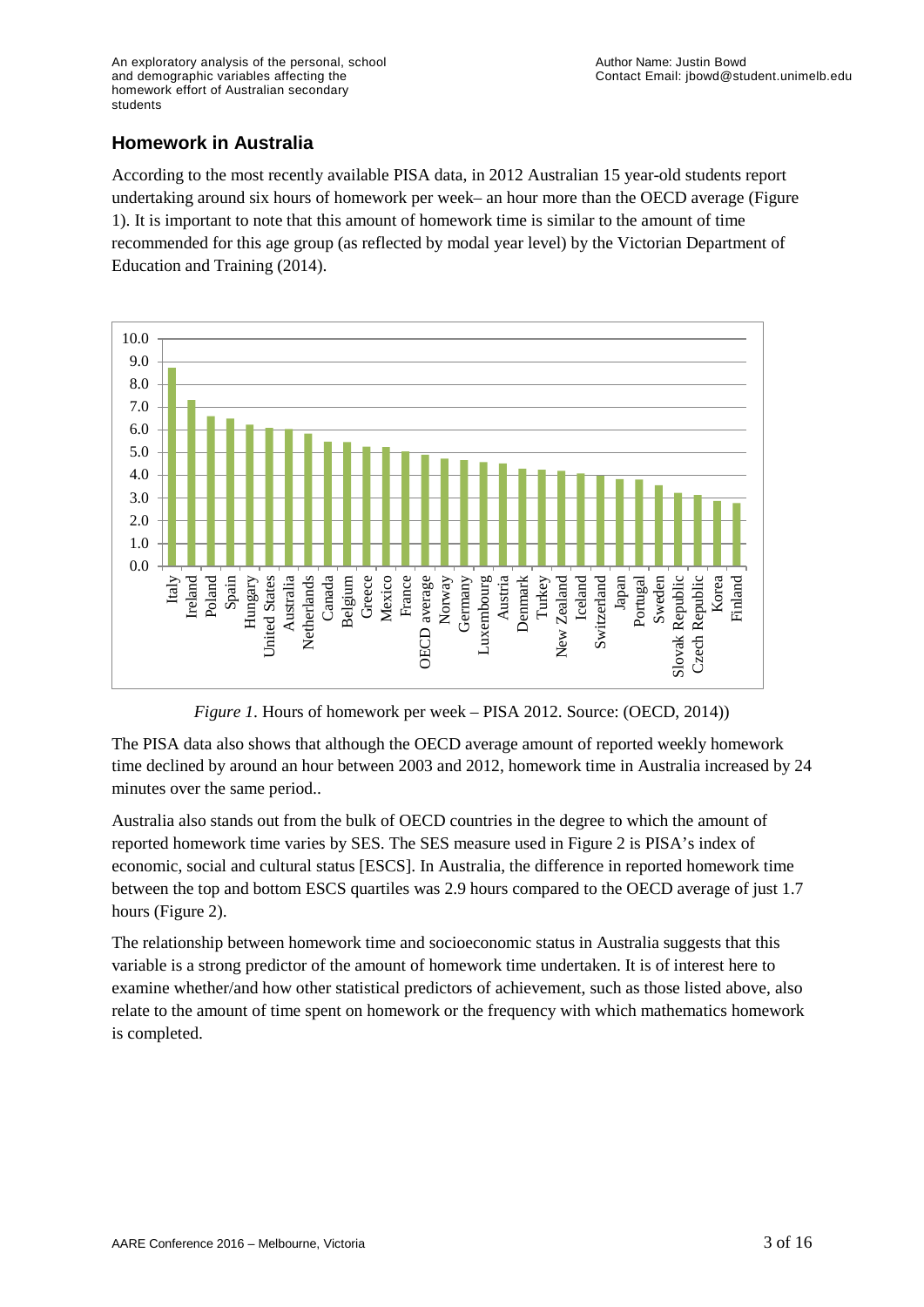

*Figure 2*. Weekly homework hours, bottom and top ESCS quartiles, PISA 2012. Source: [\(OECD,](#page-15-0)  [2014\)](#page-15-0)

# **Benefits and costs of homework**

# *Positive effects of homework*

Although the relationship between homework and achievement is often the subject of much contention, evidence of a positive relationship between homework time and achievement for secondary students is more generally supported than for primary school students [\(Cooper, 1989a;](#page-14-8) [Daw, 2012;](#page-14-3) [Hattie, 2013;](#page-14-9) [Horsley & Walker, 2013\)](#page-14-2). Such support is not universal however and heterogeneous effects of homework on achievement for secondary students are commonly reported. For example, a study of 2003 PISA data found that the relationship between homework time and achievement varied by the aggregation level of these measures (from the student, to the school, to the nation) and across national systems [\(Dettmers, Trautwein, & Lüdtke, 2009\)](#page-14-10). A study of the 1988 cohort of the U.S. National Educational Longitudinal Study found not only that the relationship between homework time and achievement varied by parental income (with the relationship being stronger for students with higher parental income) , but that it also varied by year level and subject area. This study also found that the achievement returns to homework were non-linear and that achievement benefits declined after a certain amount of time spent on out-of-school study [\(Daw,](#page-14-3)  [2012\)](#page-14-3). Flunger et al. [\(2015\)](#page-14-11) in their study of German students studying French as a second language found that the relationship between homework time, homework effort, and achievement varied by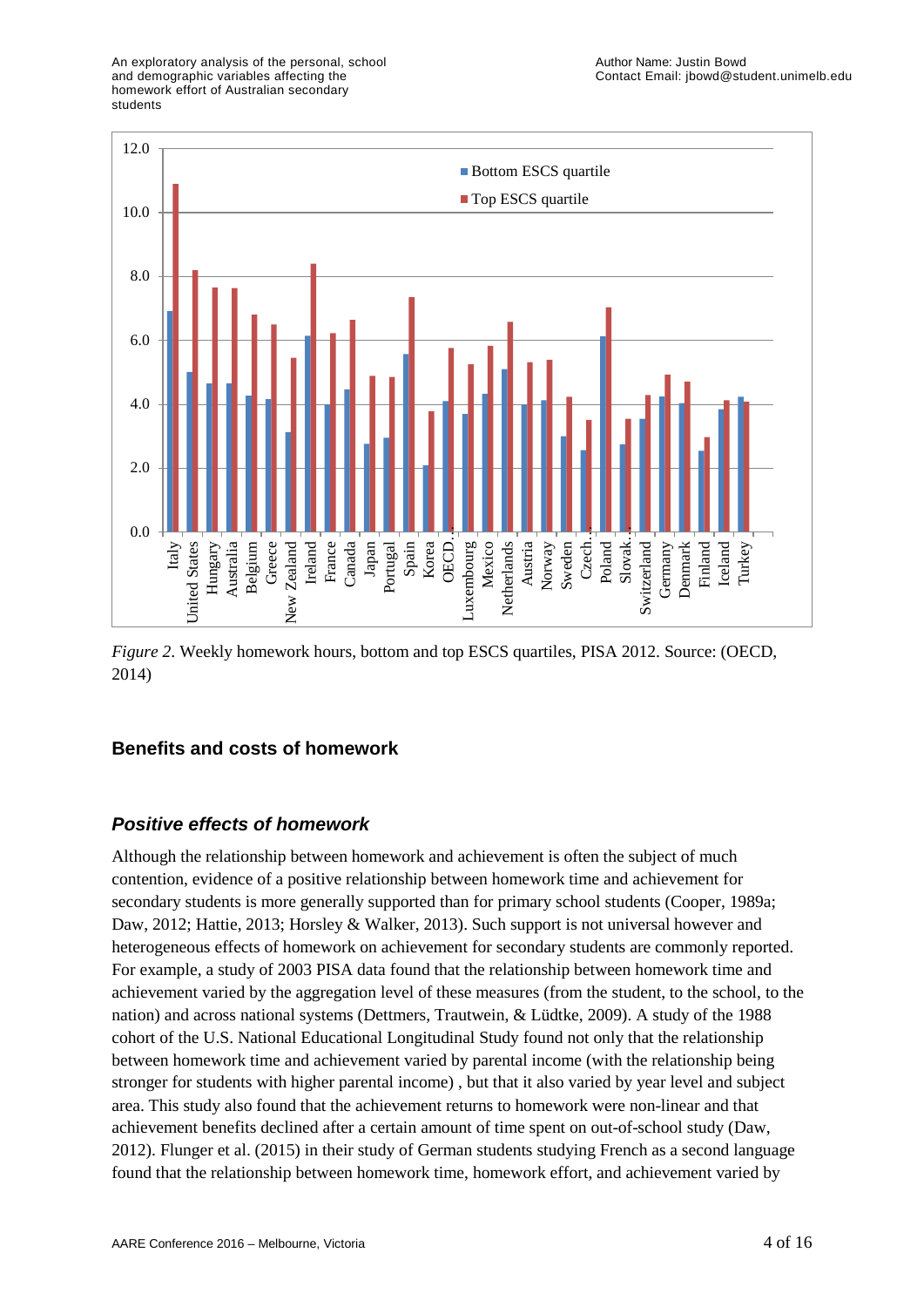learning styles. Taken together, this research suggests that effective homework practice is dependent on a range of contexts.

Cooper acknowledges that homework's benefits for immediate achievement and learning are largely associated with increased time on-task [\(1989a, p. 10\)](#page-14-8). The theoretical basis of the benefits of extra time on-task in the schooling context is often sourced back to Carrol's model of classroom achievement where time provided for the opportunity to learn was an important input variable for achievement, albeit one that was tempered by a student's aptitude, perseverance and instructional quality [\(Carroll, 1989\)](#page-14-12). The concept of academic learning time (ALT) builds on Carrol's original formulation by describing a taxonomy of qualitative measures of how time on task is spent [\(Berliner,](#page-13-1)  [1990\)](#page-13-1). Although during homework time a teacher has less direct opportunity to control the quality of engagement, allocated time, at least, is increased.

It is the absence of a proximate teacher that actually accounts for another of homework's purported benefits by providing the space for students to move from proximal to actual developmental stages of learning [\(Horsley & Walker, 2013;](#page-14-2) [Tharp & Gallimore, 1991\)](#page-15-5). Theoretically, homework is also beneficial in providing students with the opportunity to develop and practice self-directed and selfregulated learning. Several researchers propose that homework plays an important role in the development of student's metacognitive capacities including achievement beliefs, self-efficacy, selfregulation, and locus of control [\(Bempechat, 2010;](#page-13-0) [Kitsantas, Cheema, & Ware, 2011;](#page-14-13) [Ramdass &](#page-15-6)  [Zimmerman, 2011;](#page-15-6) [Zimmerman & Kitsantas, 2005\)](#page-15-7). Bempechat argues that 'homework assignments provide children with the time and experience they need to develop beliefs about achievement and study habits that are helpful for learning, including the value of effort and the ability to cope with mistakes and difficulty' [\(Bempechat, 2010, pp. 189-190\)](#page-13-0).

Another claimed benefit of homework is its capacity to increase parental engagement with student's learning although this too has been found to vary across contexts [\(Patall, Cooper, & Robinson, 2008\)](#page-15-8). As Hallam notes, 'In the UK and Australasia, school–home relationships can be fraught with difficulty. Particularly in secondary education, parental roles are not well defined and their potential to contribute can be a source of misunderstanding between teachers and parents.' [\(2009, p. 48\)](#page-14-14). Despite variations in parents' capacities to support homework, homework at least provides time and space in which students may further develop and consolidate their learning and enhance their cognitive and metacognitive capacities.

#### *Negative effects of homework*

Cooper's meta-analysis of homework research lists some of the suggested negative effects of homework. These effects include satiation (including emotional and physical fatigue), a reduction in time available for leisure and community activities, parental interference, increased opportunities for cheating, and 'increased differences between high and low achievers' [\(1989b, p. 86\)](#page-14-6). Previous studies have suggested that the achievement payoffs for extra time invested in homework are greater for students from higher SES backgrounds [\(Daw, 2012;](#page-14-3) [Ronning, 2011\)](#page-15-9). Lamkin and Saleh suggest that homework provision

… can elevate the Mathew's effect: Parents from low socioeconomic and educational background can provide little support to their children at home, while parents from high socioeconomic and educational background are more able to provide support to their children at home. This practice can directly contribute to increasing the gap between the poor and rich children [\(2010, pp. 452-453\)](#page-14-15).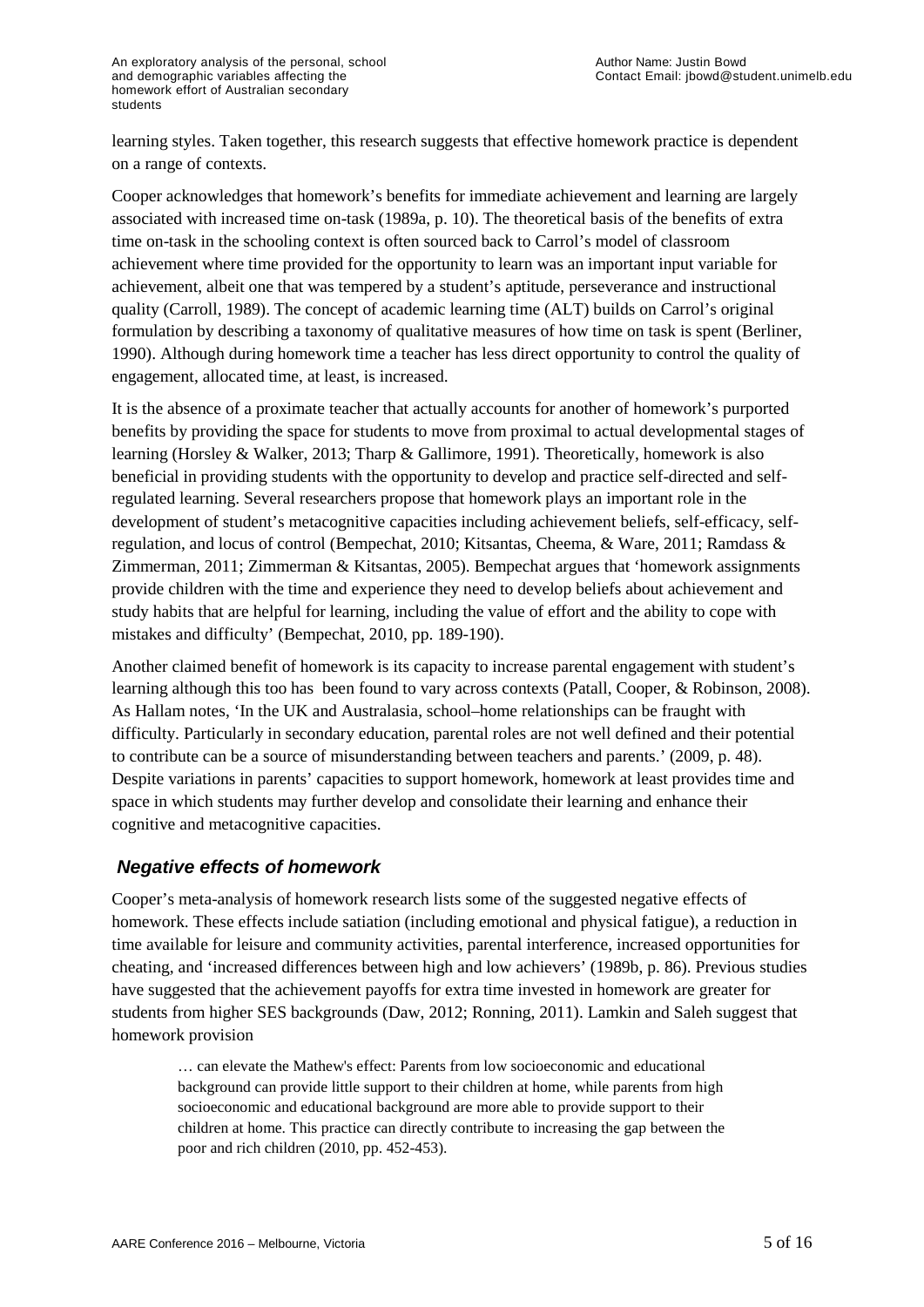Conversely, the OECD posits that a lack of homework undertaken by low performing secondary students is an explanation of the achievement gap: 'Low performers are not devoting enough time to homework – at least not more than their better performing peers – to close the performance gap'[\(OECD., 2016\)](#page-15-1). Confusingly, it may appear that homework is both the performance gap's malady and remedy. Such contrary positions are not surprising given the complex range of homework's forms, functions and contexts.

According to Horsley and Walker, 'An audit is required to examine the relationship between homework practices and socioeconomic status, within and across classrooms and schools. Specific analysis is needed to correlate the quantity of homework and the socioeconomic level of students' [\(2013, p. 197\)](#page-14-2). As shown above, high SES Australian 15 year-olds were already undertaking substantially more homework than their low SES counterparts in 2012. At an Australian level, a more complete audit of homework practices should include other variables known to be associated with achievement differences both at a student and school level as well as any interactions between these variables. To our knowledge, such an audit has not been conducted with Australian PISA data.

# **Research questions**

The specific aim of this study is to examine whether student background variables, traditionally associated with differences in measures of student achievement, predict the amount of time 15 yearold Australian students report spending on homework, the likelihood of a student reporting that they undertake no homework, and the frequency with which they complete mathematics homework. These independent variables are described below..

#### *Socioeconomic Status*

As mentioned above, students from the lowest SES quartile in Australia report undertaking almost three hours less homework per week than the highest SES quartile [\(OECD, 2014\)](#page-15-0)OECD, 2014. We predict that SES will be positively related to reported homework time, negatively related to the likelihood of reporting no homework. Given that low SES students spend less time on homework on average we predict that students' SES will also be positively related to the frequency of mathematics homework completion.

#### *Gender*

Reported homework time has also been shown to vary by gender , with girls reporting more homework time than boys [\(Mau & Lynn, 2000;](#page-14-16) [Xu, 2006\)](#page-15-10) although the opposite has been found in relation to mathematics homework [\(Kitsantas et al., 2011\)](#page-14-13). In line with this research, it is predicted that female students will report more homework hours than males and be less likely to report no homework. We predict that gender differences will disappear or reverse for the mathematics homework completion.

# *Grade repetition*

A study of PISA data from 2009 has found that students who had repeated a grade had lower results on measures of achievement than those who had never repeated a grade, 'even after controlling for student socio-economic background and a set of individual differences' [\(Ikeda & García, 2014, p.](#page-14-17)  [291\)](#page-14-17). It has also been found that students who have repeated a grade a less likely to engage in selfregulated learning, suggesting that these students may also engage in less homework time [\(Rosário,](#page-15-11)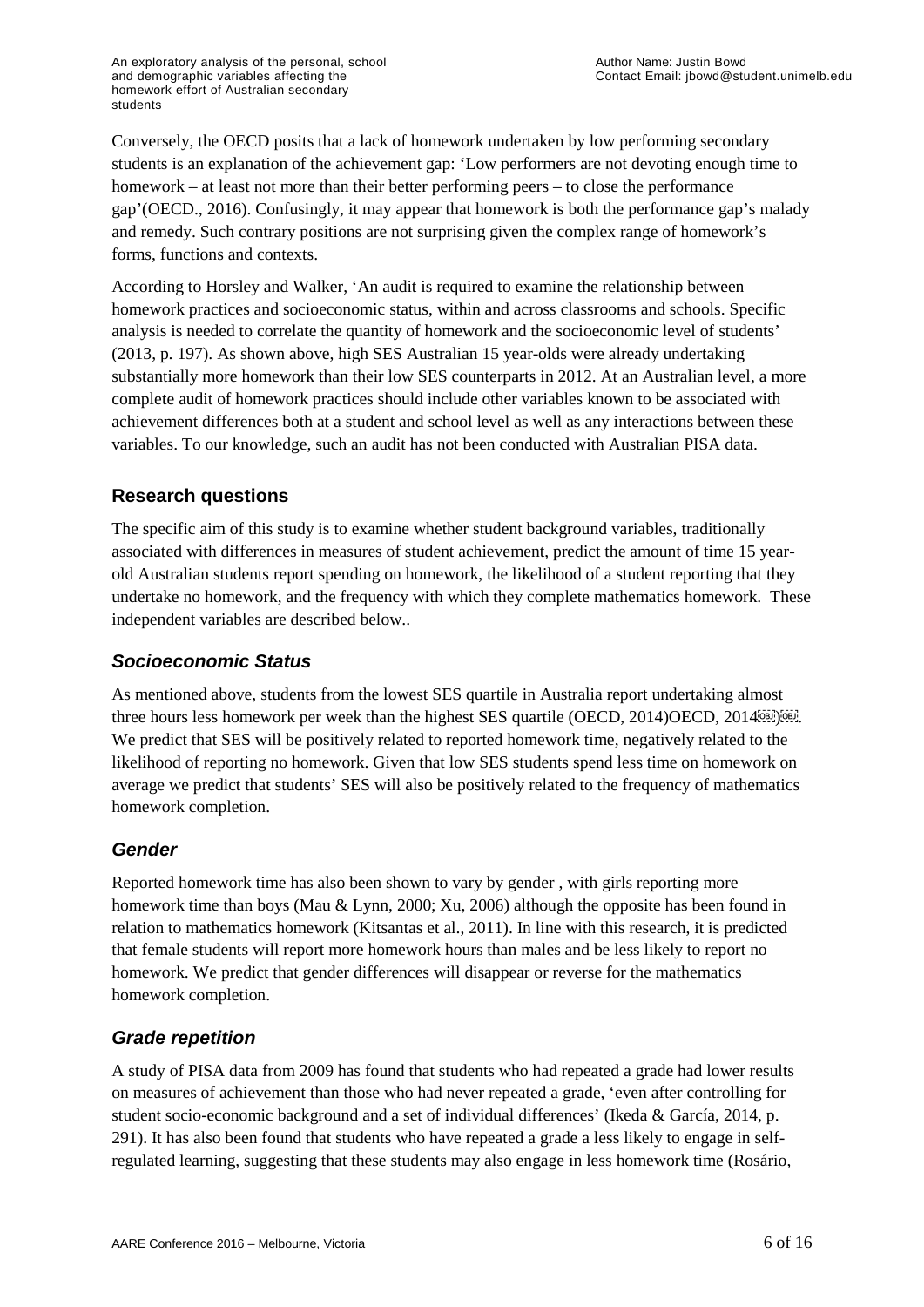[Núñez, Valle, González-Pienda, & Lourenço, 2013\)](#page-15-11). It is predicted that grade repeaters are likely to report less homework across all models.

# *School Type*

It has been observed that American non-government school students report more homework time on average than public school students [\(Deluca & Rosenbaum, 2001\)](#page-14-18). Internationally, PISA data shows that private school students report undertaking more homework than government school students [\(OECD, 2014\)](#page-15-0). It is predicted that a similar situation will exist in Australia

### *Language spoken at home*

Australian studies have found that secondary students from non-English speaking backgrounds are more likely to participate in higher education than student from English speaking backgrounds [\(Marks, Fleming, Long, & McMillan, 2000\)](#page-14-19), and are more likely to achieve 'outstanding results' [\(Considine & Zappalà, 2002\)](#page-14-20). It is predicted that students from families where a language other than English is spoken will report undertaking more homework and a higher frequency of mathematics homework completion.

### *School location*

It has been found by the Victorian Auditor General that 'rural students are less likely to realise their learning potential and maximise their educational achievement', due to 'individual aspirations, socioeconomic influences and the proximity and quality of education services' [\(Victorian Auditor-](#page-15-12)[General's Office, 2014\)](#page-15-12). It has also been found b[y Xu \(2009\)](#page-15-13) that for Grade 8 students in the USA, rural students reported being less self-motivated for homework tasks. Given these findings, it is predicted that non-metropolitan students will report lower levels of homework time and less frequent mathematics homework completion.

#### **Methodology**

#### *PISA data*

The PISA student survey was administered to 14481 Australian, 15-year-old students of which 8995 provided estimates of how many hours they spent per week on 'Homework or other material assigned by [their] teachers' [\(OECD, 2013, p. 233\)](#page-15-4). Questionnaires were administered in the second half of 2012. These students were selected randomly from within 769 schools which in turn were selected by stratified sampling methods. Descriptive statistics for categorical predictor variables are provided in Table 1. Slightly more than 38 per cent of the sample did not report their estimates of weekly homework time. The implications of the missing data are discussed below.

Table 1

#### *Descriptive statistics for categorical variables*

| Variable | Category | Frequency | SE Weekly<br>Mean                      |
|----------|----------|-----------|----------------------------------------|
|          |          |           | Weekly<br>homework<br>time<br>homework |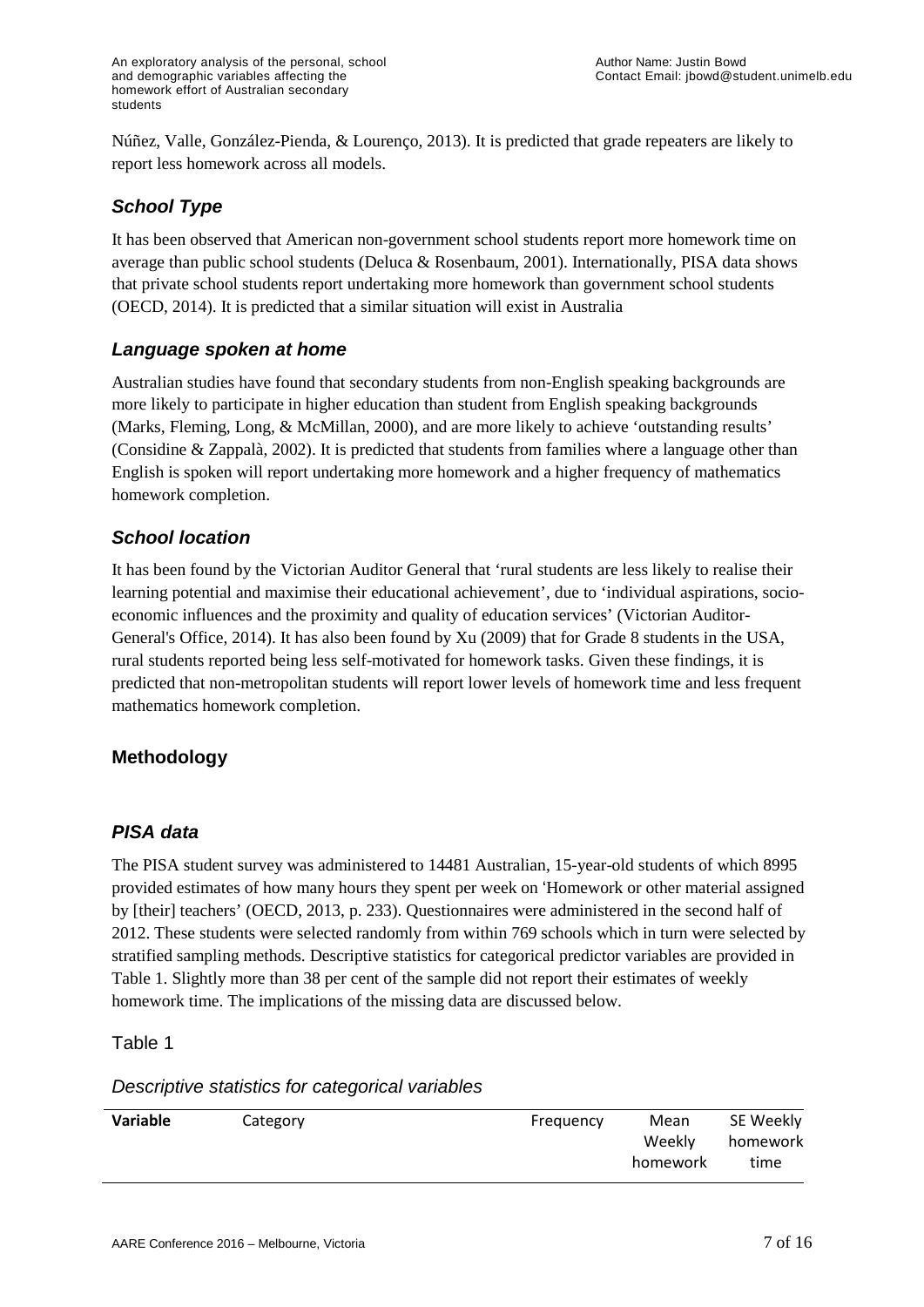|                                  |                                               |      | time |      |
|----------------------------------|-----------------------------------------------|------|------|------|
| Gender                           | Female                                        | 4411 | 6.56 | 0.12 |
|                                  | Male                                          | 4543 | 5.55 | 0.13 |
| Grade<br>repetition              | No grade rep.                                 | 8264 | 6.13 | 0.10 |
|                                  | Grade rep.                                    | 594  | 4.72 | 0.26 |
|                                  | <b>NA</b>                                     | 96   | 6.42 | 0.88 |
| <b>School type</b>               | Private                                       | 5356 | 7.37 | 0.15 |
|                                  | Public                                        | 3586 | 5.08 | 0.10 |
|                                  | <b>NA</b>                                     | 12   | 2.88 | 0.26 |
| <b>English spoken</b><br>at home | English main language spoken at<br>home       | 7857 | 5.86 | 0.09 |
|                                  | Language other than English spoken<br>at home | 786  | 7.77 | 0.28 |
|                                  | <b>NA</b>                                     | 311  | 5.77 | 0.38 |
| Location                         | Non metropolitan region                       | 5718 | 5.29 | 0.11 |
|                                  | Metropolitan region                           | 3029 | 7.11 | 5.88 |
|                                  | <b>NA</b>                                     | 207  | 4.53 | 0.71 |

*Note*. Means and standard errors reflect applied sampling weights

#### *Predictor variables*

Two of the categorical predictor variables have been recoded to simplify the models that follow. Grade repetition has been reduced from three response options (never repeated a grade, repeated a grade once, repeated a grade twice or more) to a binary variable (never repeated a grade, repeated a grade one or more times). Schools located in centres with a population of less than one million people have been collapsed into a single category of 'non metropolitan region'.

PISA's measure of SES is its index of economic, social and cultural status (ESCS). This index is based on parental occupational and educational status, family wealth, and home educational and cultural resources. The ESCS index is a standardised score with a mean of zero and a standard deviation of one [\(Thomson, De Bortoli, & Buckley, 2013\)](#page-15-14).

# *Dependent variables*

The first dependent variable is students' estimates of hours spent on homework per week. The distribution of this variable is shown in Figure 3. As can be seen the variable is highly skewed and zero-inflated. The second dependent variable is a four point Likert scale response to the statement: 'I have my homework finished in time for mathematics class' with responses ranging from 'Strongly agree' to 'Strongly disagree'.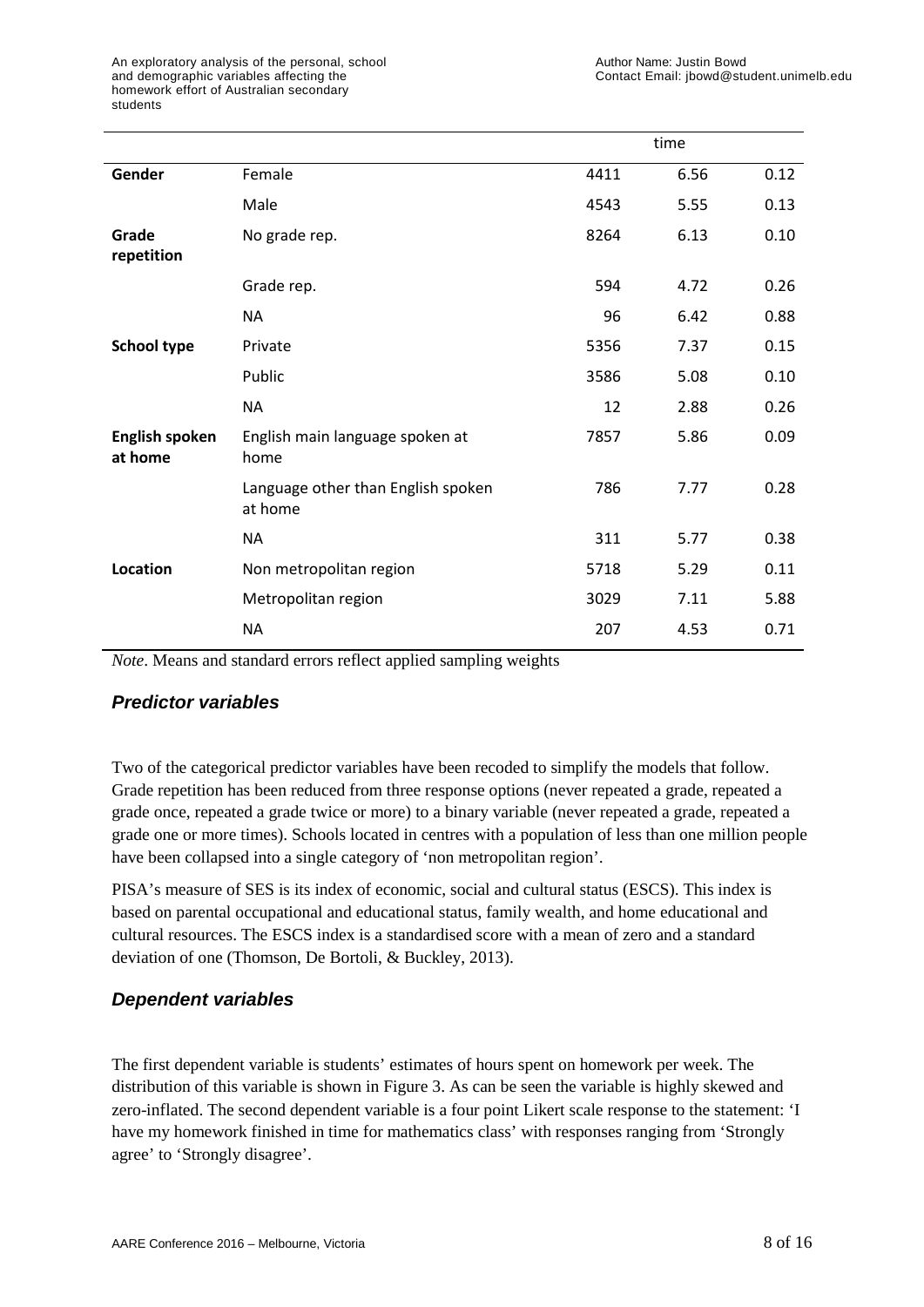

*Figure 3.* Histogram of weekly homework time

#### *Missing data*

As mentioned above, a large proportion of the initial survey sample did not report homework time. To test whether there was a systematic pattern of missing data across the independent variables, a binary logistic regression was conducted with the dependent variable coded as missing or not missing. Compared to the proportions contained in the original sample, low SES and government school students were significantly under-represented in the dataset utilised. We rely on the large size of the sample to preclude systematic bias based on missing data although the existence of bias resulting from missing data remains a possibility that may be avoided by more sophisticated analytical techniques.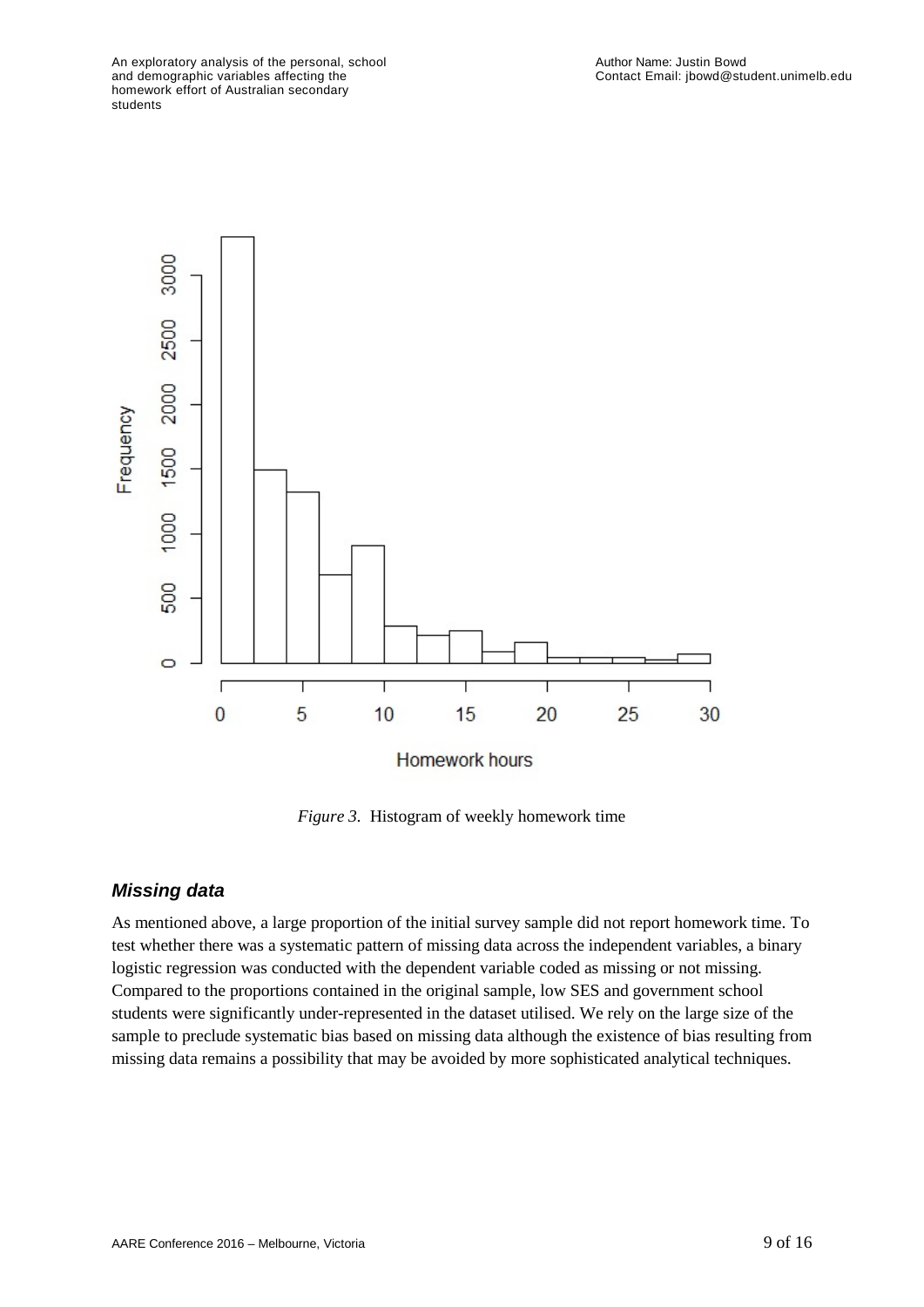### **Results**

#### *Homework time*

Mixed effects models were chosen for the analysis as the grouping of students within schools has the potential to violate the independence of predictor variables assumption required for the use of ordinary least squares (OLS) regression models [\(Raudenbush & Bryk, 1986\)](#page-15-15). As the dependent variable follows a highly right-skewed and a zero inflated distribution, a two-step approach was employed to bypass some of the complexities of fitting such models. Firstly, a generalised linear mixed logistic regression model with a random intercept at the school level and fitted by maximum likelihood estimation was employed to examine the factors determining the likelihood of students reporting no homework (scored as zero, n=835) to any amount of homework (scored as one, n=8119). All analyses were conducted using R [\(R Core Team, 2014\)](#page-15-16). Model log odds are presented in Table 3.

#### Table 3

|                                     | Estimate | Std.<br>Error | z value  | Pr(> z )   |
|-------------------------------------|----------|---------------|----------|------------|
| (Intercept)                         | 3.26     | 0.14          | 23.26    | $0.001***$ |
| <b>ESCS</b>                         | 0.62     | 0.06          | 11.17    | $0.001***$ |
| Gender-(male)                       | $-0.89$  | 0.09          | $-10.04$ | $0.001***$ |
| Grade repetition (yes)              | $-0.17$  | 0.16          | $-1.08$  | 0.281      |
| Language other than English at home | 0.54     | 0.18          | 3.03     | $0.002**$  |
| School type (private)               | 1.19     | 0.14          | 8.81     | $0.001***$ |
| Location (non metro)                | $-0.72$  | 0.13          | $-5.54$  | $0.001***$ |

*Mixed effects logistic regression results – zero and more than zero hours per week of homework reported*

 $*_{p<.05}$ . \*\*<.01 \*\*\*<.001

Table 3 shows that students from non-metropolitan schools, males, government school students, students from homes where English is the only language spoken, and low SES students are all more likely to report undertaking no homework than students from metropolitan schools, female students, non-government school students, students from homes where a language other than English is spoken, and high SES students. Comparisons of log likelihood values showed that the model presented here was significantly different from an intercept only model (chi square =  $887.71$ , p<.001, df = 6), suggesting that all of the predictor variables explained the differences in homework behaviour except grade repetition.

The second step was to run a separate model for only those students who reported at least one hour of homework (all reported homework was rounded to the nearest hour). A generalised linear mixed model with a Gamma link was used to most closely fit the distribution of the dependent variable. The estimation method was maximum likelihood. As with the first model, a random intercept at the school level was employed to account for variance in homework time explained by within-school correlations. Model coefficients are presented in Table 4 below.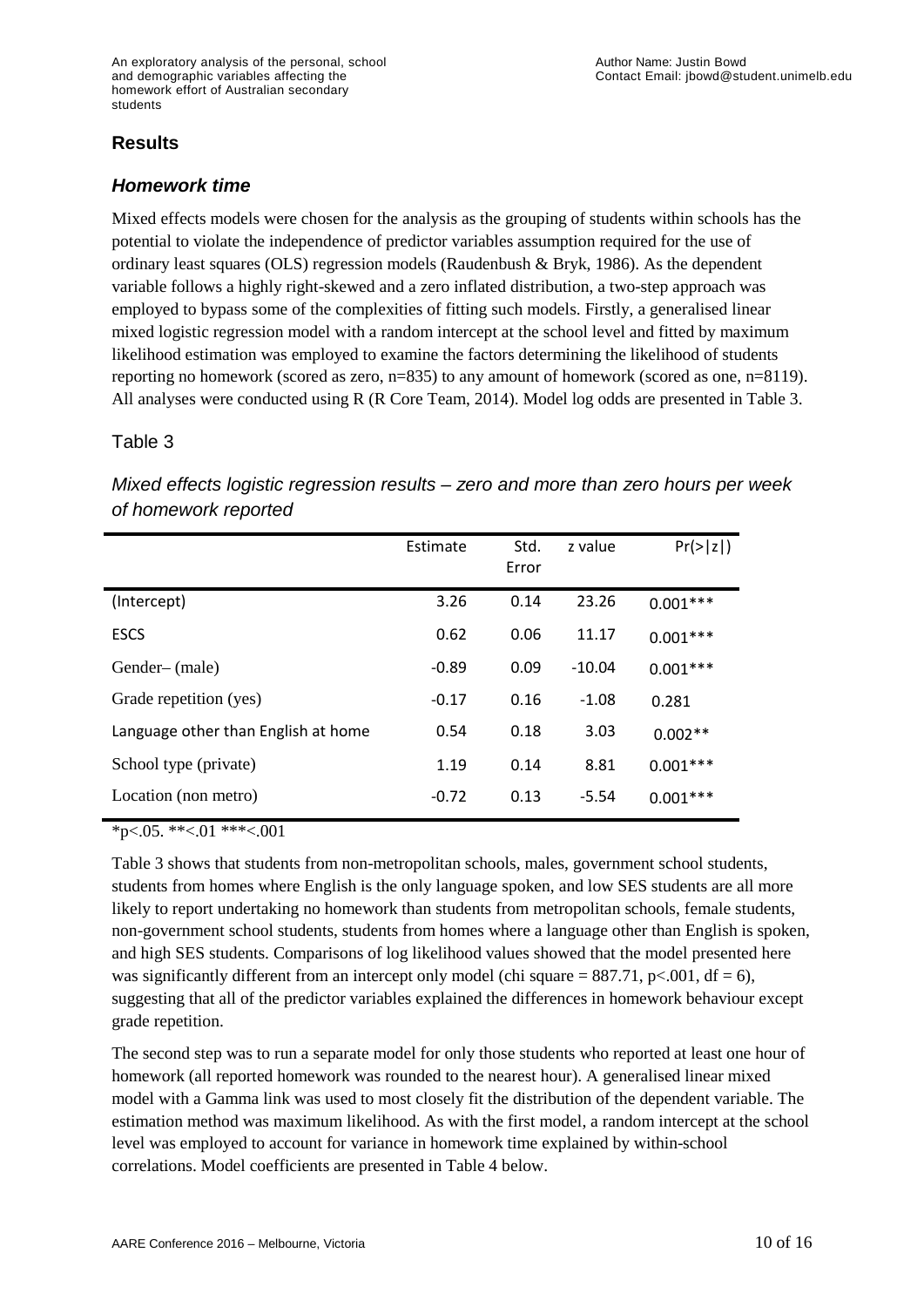#### Table 4

|                                     | Estimate | Std.<br>Error | z value | Pr(> z )   |
|-------------------------------------|----------|---------------|---------|------------|
| (Intercept)                         | 1.77     | 0.03          | 57.28   | $0.001***$ |
| <b>ESCS</b>                         | 0.14     | 0.01          | 11.26   | $0.001***$ |
| Gender- (male)                      | $-0.13$  | 0.02          | $-6.77$ | $0.001***$ |
| Grade repetition (yes)              | $-0.13$  | 0.04          | $-3.52$ | $0.001***$ |
| Language other than English at home | 0.22     | 0.03          | 6.76    | $0.001***$ |
| School type (private)               | 0.29     | 0.03          | 9.46    | $0.001***$ |
| Location (non metro)                | $-0.20$  | 0.03          | $-6.24$ | $0.001***$ |

#### *Generalised linear mixed model coefficients for homework time > 0 hours per week*

 $*p<.05.$  \*\*<.01 \*\*\*<.001.

As can be seen, the predictors are largely similar with those in the logistic regression model with the exception that grade repeaters are shown to undertake less homework than those who did not repeat a grade although the average difference is just 8 minutes per week  $(p<.001)$ . Similarly, females reported undertaking just 8 minutes less homework than males when other predictors in the model were controlled for (p<.001). The biggest gap in homework time is between private and government schools with private school students reporting an extra 17 minutes per homework when other predictor variables are held constant (p<.001).

It is difficult to say from the results presented here whether the non-significant log odds for grade repeaters in the zero homework time versus non-zero homework model reflects a real difference in the phenomena being measured (i.e. the propensity to do little homework compared to do no homework), or is the result of an unbalanced design in the former model due to there being relatively few grade repeaters and few students reporting zero homework hours.

In assessing the model in Table 4, a correlation matrix did not suggest significant collinearity between predictor variables, and a qqplot and histogram of the model's residuals showed them to be approximately normally distributed and consistent across magnitudes of the dependent variable. The model was fitted using the lme4 package in R [\(Bates, Maechler, Bolker, & Walker, 2014\)](#page-13-2).

# *Mathematics homework completion*

Responses to the mathematics homework completion question were available from 9411 students. Response frequency counts are presented in Table 5.

#### Table 5

*Frequency counts for responses to 'I have my homework finished in time for mathematics class'*

Response n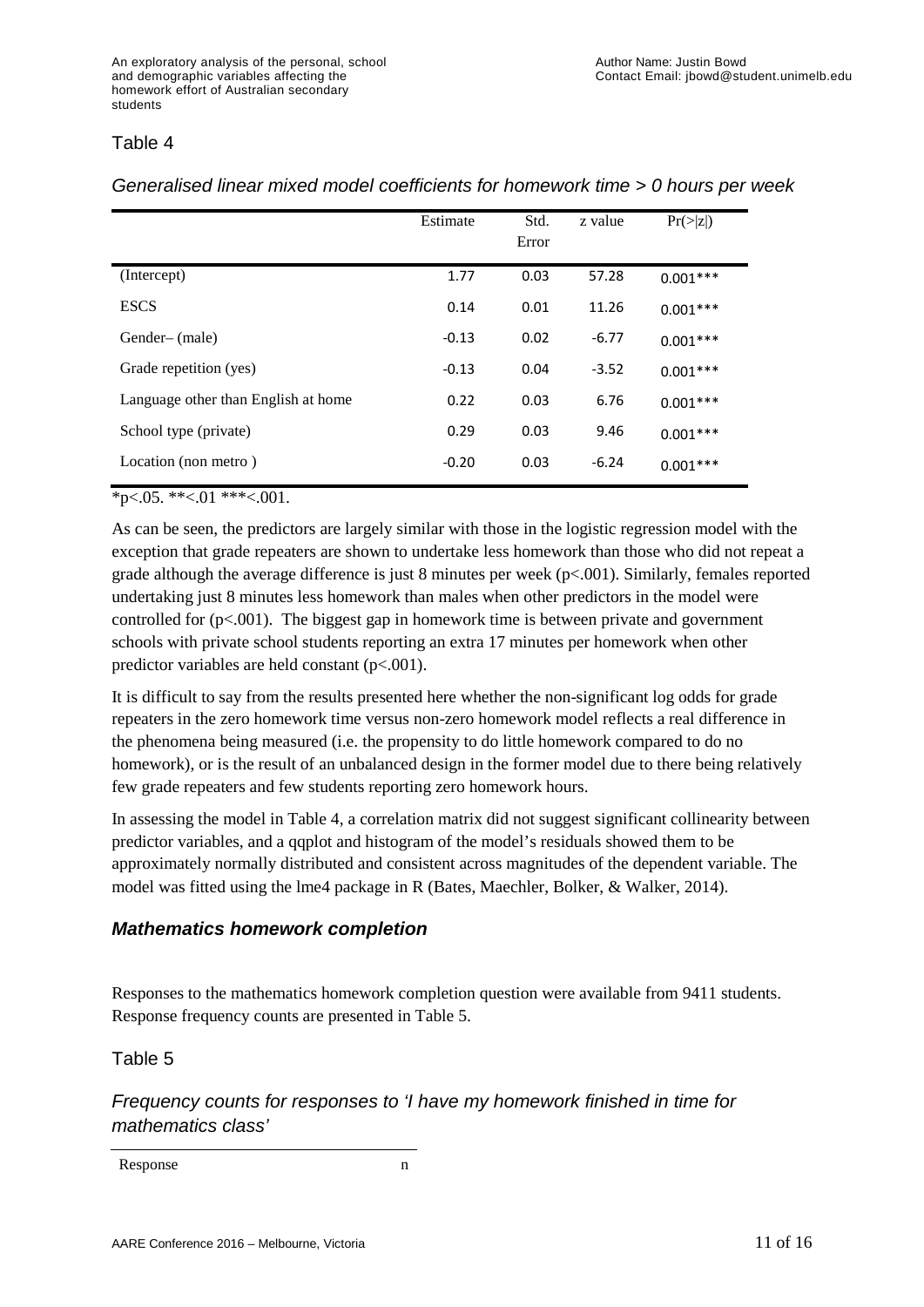An exploratory analysis of the personal, school and demographic variables affecting the homework effort of Australian secondary students

| Strongly agree    | 1699 |
|-------------------|------|
| Agree             | 4496 |
| Disagree          | 2549 |
| Strongly disagree | 667  |
|                   |      |

A mixed effects ordinal logistic regression model was originally fitted but two predictor variables violated the proportional odds assumption. As a result, responses to this question were collapsed into two categories, 'Agree' (1) and 'Disagree' (2) and were modelled with a binary logistic regression using the same technique to produce the results displayed in Table 3 (above). The log-odds for predictor variables are presented in Table 6.

#### Table 6

*Mixed effects logistic regression results – 'I have my homework finished in time for mathematics class'\**

|                                     | Estimate | Std.<br>Error | z value | $Pr(>\vert z \vert)$ |
|-------------------------------------|----------|---------------|---------|----------------------|
| (Intercept)                         | $-0.54$  | 0.06          | $-9.16$ | $0.00***$            |
| <b>ESCS</b>                         | $-0.31$  | 0.03          | $-9.93$ | $0.00***$            |
| Gender (male)                       | 0.09     | 0.05          | 1.91    | 0.06                 |
| Grade repetition (yes)              | 0.16     | 0.09          | 1.73    | 0.08                 |
| Language other than English at home | $-0.35$  | 0.09          | $-4.08$ | $0.00***$            |
| School type (private)               | $-0.28$  | 0.06          | $-5.11$ | $0.00***$            |
| Location (non metro)                | 0.00     | 0.06          | 0.05    | 0.96                 |

 $*_{p<.05}$ . \*\*<.01 \*\*\*<.001

*\*Note*. 0=Agree, 1=Disagree

The log odds in Table 6 show that low SES students, students from homes where English is the only language spoken, and students from government schools are more likely to disagree with the statement: 'I have my homework finished in time for mathematics class'. Whereas males, grade repeaters and non-metropolitan students estimated spending less time on homework (Table 4), they were not significantly more likely to report that they did not complete mathematics homework in time for class although the signs were consistent with the previous models. Comparisons of log likelihood values showed that the model presented here was a significantly different from an intercept only model (chi square = 1080.9, p<.001, df = 6), suggesting that the predictor variables are explaining differences in homework behaviour.

#### **Discussion**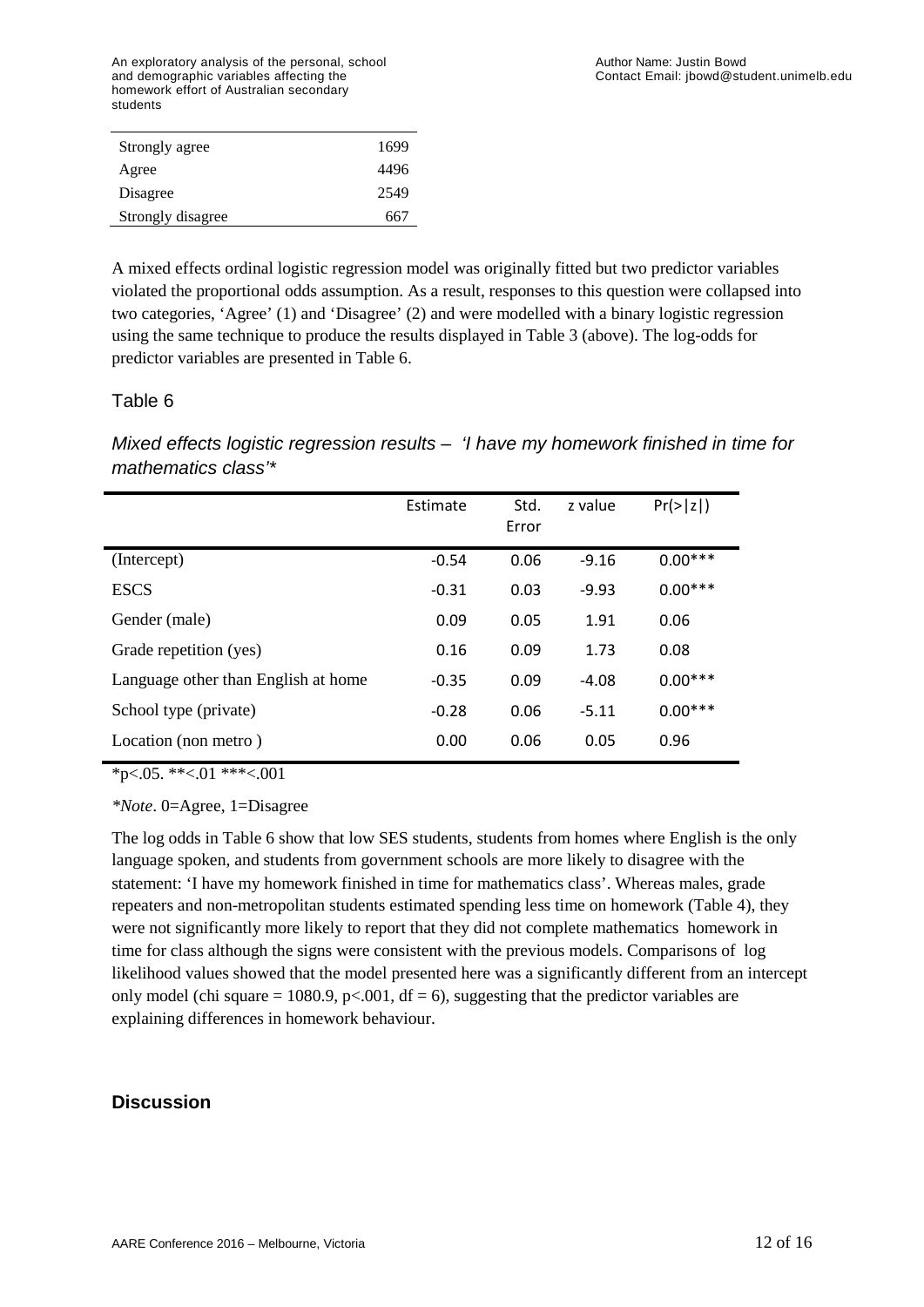The results obtained here are largely supportive of the conclusion that many of the demographic and educational variables associated with achievement are also positively associated with students' reported estimates of weekly homework time and, to a lesser extent, the timely completion of mathematics homework.

For all predictor variables except one it was found that predictors of achievement from research literature were significantly related the binary measure of homework time (none versus any) with grade repetition being the exception. There may be a possibility that this exception is due to low cell counts for this category of student.

For all predictor variables it was also found that for students who reported more than zero hours of homework per week there was a significant relationship between predictor variables and homework time reported.

For mathematics homework it was found that for higher SES students, private school students and students from households where a language other than English was spoken were more likely to report that they finished their mathematics homework on time. The same caveats around smaller cell sizes that applied to the first model also apply to this model given the analysis technique employed. It is interesting that although non-metropolitan students reported undertaking less homework and were more likely to report undertaking no homework, there was no significant difference for them in reported mathematics homework completion. Taken together, these findings support the conclusion that overall reported homework time and mathematics homework completion are reflecting different phenomena as found by Trautwein et al. [\(2006\)](#page-15-17).

These findings, however, are not sufficient to prove that variation in homework time is the cardinal explanation of differences in achievement associated with students' demographics or their educational histories; the direction of causality may flow in the opposite direction. It may be that variations in achievement linked to demographic and educational variables explain differences in homework practice, or that these variables are explaining differences in homework practices and achievement independently. Such a conclusion would be supported by support Bourdieu's concept of habitus and Eccles and Wigfield's expectancy value model of educational motivation. Both theories explain why there may be differences in perceived opportunity costs in spending time and effort on homework across demographic variables. Norms associated with 'collective identities' shaped by demography may also affect how time and effort on homework may is valued in relation to alternative activities [\(Eccles, 2009\)](#page-14-21).

For Bourdieu, habitus is a dispositional reaction to students' 'objective chances' of academic success in the context of their access to cultural capital:

The disposition to make use of the School and the predispositions to succeed in it depend…on the objective chances of using it and succeeding in it that are attached to the different social classes, these dispositions and predispositions in turn constituting one of the most important factors in the perpetuation of the structure of educational chances as an objectively graspable manifestation of the relationship between the education system and the structure of class relations [\(Bourdieu & Passeron, 1977, pp. 204-205\)](#page-14-1).

Crucially, habitus is framed as a driver of practice in a particular field (such as the School). In a similar fashion, Eccles and Wigfield's expectancy value theory of achievement motivation includes the functioning of identities influenced by an adolescent student's cultural milieu including 'gender role stereotypes' and 'cultural stereotypes of subject matter and occupational characteristics'[\(Wigfield](#page-15-2)  [& Eccles, 2002, p. 93\)](#page-15-2). Although Eccles and Wigfield are more concerned with individual variations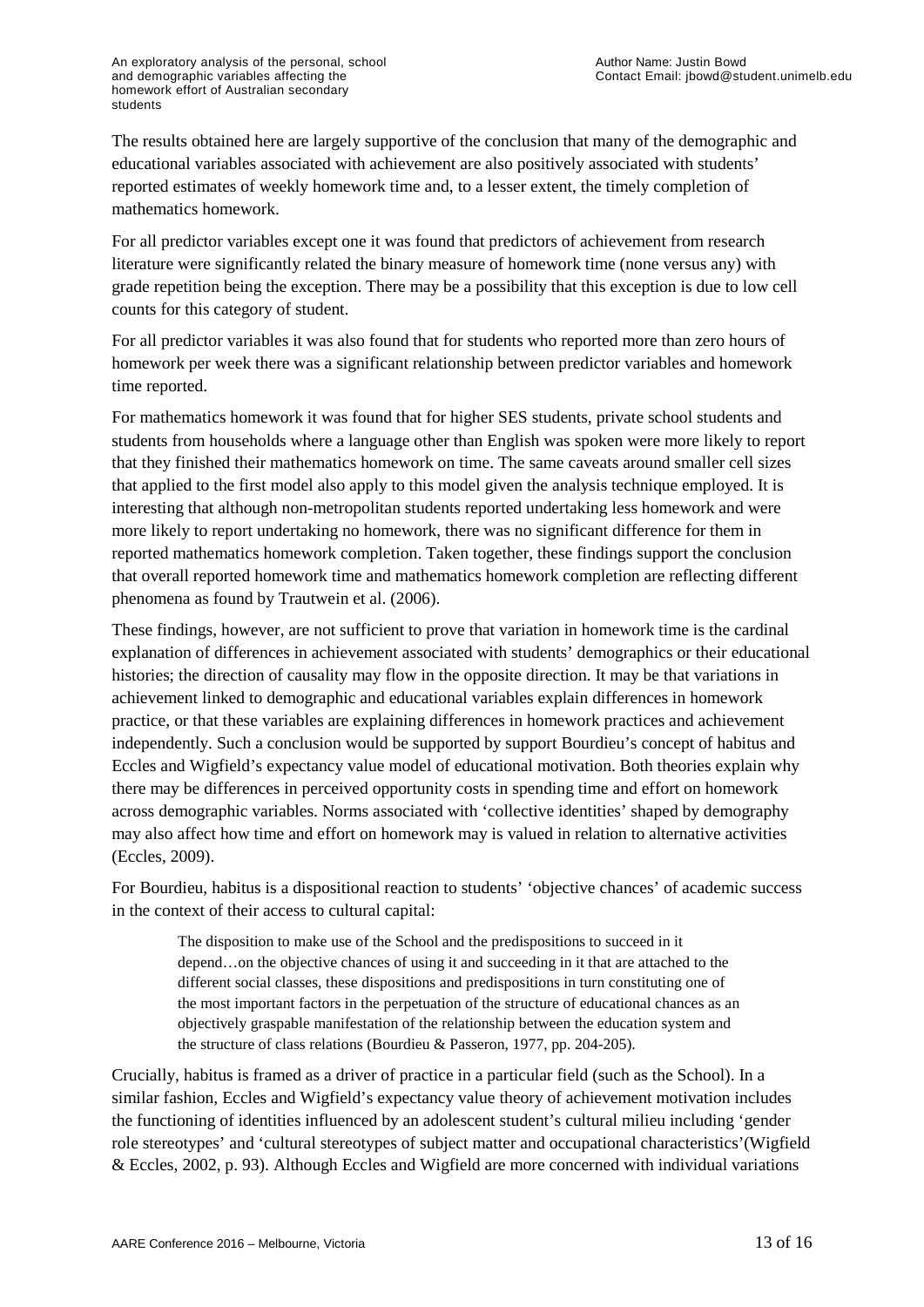in expectancy of success and perceived value associated with specific educational tasks (and the relationship between those expectancies and values), together both theories offer an explanation of how demographic differences may account for differences in homework practice and, more importantly, how these differences may be addressed. The relationships between measures homework practice and student background variables found in this study offer tentative support for both theories.

There are several ways in which the analysis presented here could be improved upon. As mentioned above, a more thorough accounting of missing data and allowances for unbalanced cell frequencies for logistic regression models are warranted. The homework time variable relies on students' estimations whereas time-diary analysis may provide a more objective measure of homework time. Expanded quantitative and qualitative research exploring measures of motivation and differences in student background variables may provide more understanding of the underpinnings of effort, and investment of time applied by students to homework commitment..

# **Conclusion**

Notwithstanding the possibility that demographic factors theoretically associated with motivation may contribute to differences in homework practice, the evidence presented here does not conclusively prove the existence any direct causal relationships. It may be that more immediate, material differences, apart from motivational factors, are accounting for differences in homework practice associated with variation in demographic and educational variables. For instance, it may simply be the case that more discretionary time in which homework may be performed is available for high SES students and metropolitan students. It may also be the case that the material requirements necessary for homework such as a place to study and other educational resources such as parental time for support, differ across demographic variables. Similarly, students from non-English speaking backgrounds may simply need more time to address challenges posed by a curriculum delivered in a second language (although this would not explain their tendency to be more likely to complete mathematics homework on time).

Further research examining the relationship between the independent variables examined here and measures of other factors such as motivation, as well as their interactions with homework and achievement, has the potential to offer a more complete explanation of the relationship between homework, demography and other educational variables. Importantly, conclusions that will be of direct value to practitioners are more likely to be gathered from a substantial and rigorous qualitative examination of how homework is perceived and motivated by students with varying demographic backgrounds and educational histories.

#### **References**

- <span id="page-13-2"></span>Bates, D., Maechler, M., Bolker, B., & Walker, S. (2014). lme4: Linear mixed-effects models using Eigen and S4 *R package version* (Vol. 1).
- <span id="page-13-0"></span>Bempechat, J. (2010). The Motivational Benefits of Homework: A Social-Cognitive Perspective. *Theory into Practice, 43*(3), 189-196.
- <span id="page-13-1"></span>Berliner, D. C. (1990). What's all the fuss about instructional time. *The nature of time in schools: Theoretical concepts, practitioner perceptions*, 3-35.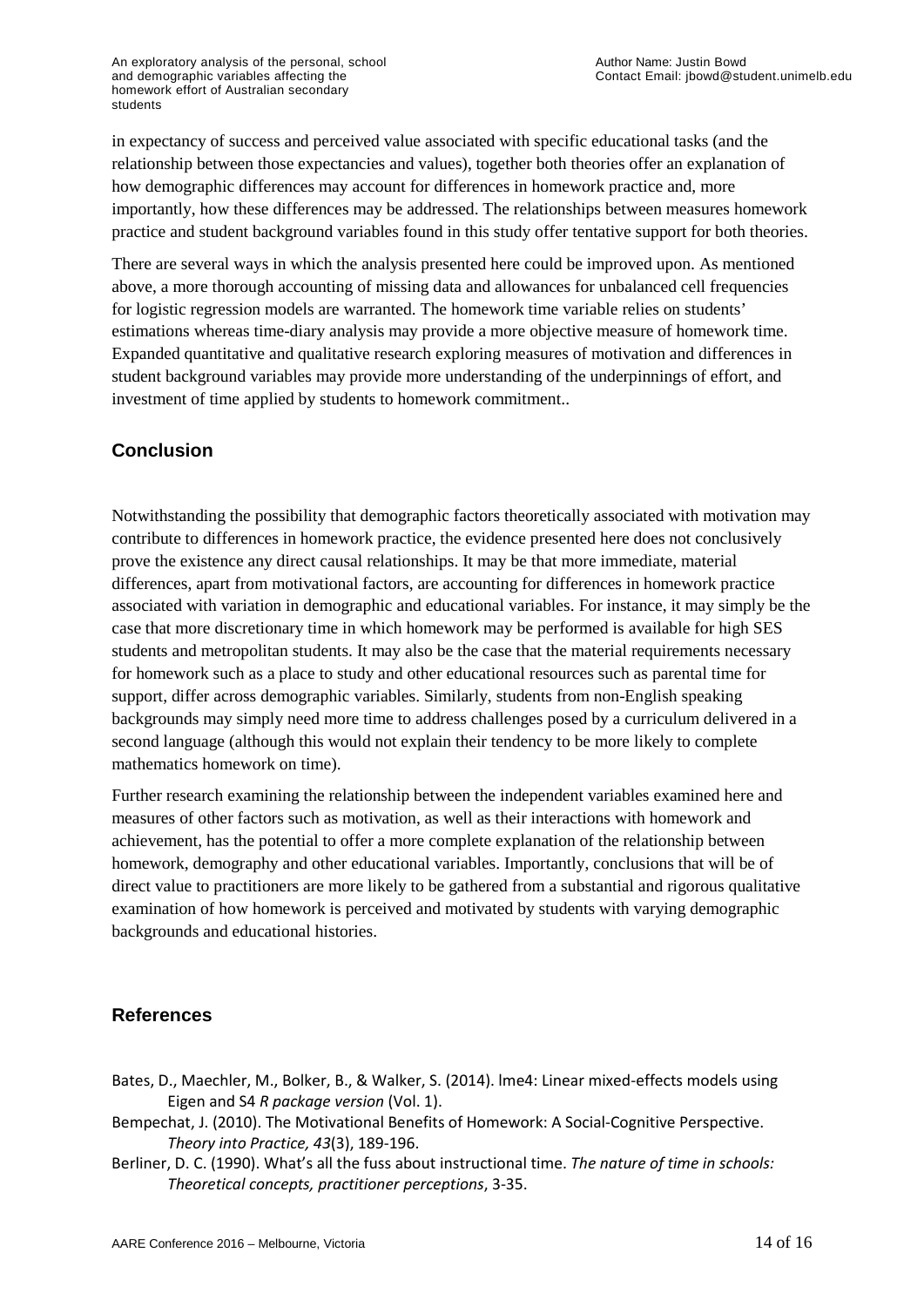- <span id="page-14-1"></span>Bourdieu, P., & Passeron, J. (1977). *Reproduction: In Education, Society and Culture*. Londong: Sage Publications.
- <span id="page-14-12"></span>Carroll, J. B. (1989). The Carroll model a 25-year retrospective and prospective view. *Educational Researcher, 18*(1), 26-31.

<span id="page-14-20"></span>Considine, G., & Zappalà, G. (2002). *Factors influencing the educational performance of students from disadvantaged backgrounds*. Paper presented at the COMPETING VISIONS.

- <span id="page-14-8"></span>Cooper, H. (1989a). *Homework*. White Plains, N.Y.: Longman.
- <span id="page-14-6"></span>Cooper, H. (1989b). Synthesis of research on homework. Grade level has a dramatic effect on homeworks effectiveness. *Educational leadership, 47*(3), 85-91.
- <span id="page-14-3"></span>Daw, J. (2012). Parental income and the fruits of labor: Variability in homework efficacy in secondary school. *Research in social stratification and mobility, 30*(3), 246-264.
- <span id="page-14-18"></span>Deluca, S., & Rosenbaum, J. E. (2001). Individual agency and the life course: Do low-SES students get less long-term payoff for their school efforts? *Sociological Focus, 34*(4), 357-376.
- <span id="page-14-7"></span>Department of Education and Training. (2014). Homework Guidlines. Retrieved from <http://www.education.vic.gov.au/school/principals/spag/curriculum/Pages/guidelines.aspx>
- <span id="page-14-10"></span>Dettmers, S., Trautwein, U., & Lüdtke, O. (2009). The relationship between homework time and achievement is not universal: Evidence from multilevel analyses in 40 countries. *School Effectiveness and School Improvement, 20*(4), 375-405.
- <span id="page-14-21"></span>Eccles, J. (2009). Who am I and what am I going to do with my life? Personal and collective identities as motivators of action. *Educational Psychologist, 44*(2), 78-89.
- <span id="page-14-11"></span>Flunger, B., Trautwein, U., Nagengast, B., Lüdtke, O., Niggli, A., & Schnyder, I. (2015). The Janus-faced nature of time spent on homework: Using latent profile analyses to predict academic achievement over a school year. *Learning and Instruction, 39*, 97-106.
- <span id="page-14-14"></span>Hallam, S. (2009). Parents' Perspectives on Homework. In R. Deslandes (Ed.), *International Perspectives on Student Outcomes and Homework: Family-School-Community Partnerships* (pp. 47): Routledge.
- <span id="page-14-9"></span>Hattie, J. (2013). *Visible learning: A synthesis of over 800 meta-analyses relating to achievement*: Routledge.
- <span id="page-14-2"></span>Horsley, M., & Walker, R. (2013). *Reforming homework : practices, learning and policies*. South Yarra, Vic.: Palgrave Macmillan.
- <span id="page-14-17"></span>Ikeda, M., & García, E. (2014). Grade repetition: A comparative study of academic and non-academic consequences. *OECD Journal: Economic Studies, 2013*, 1.
- <span id="page-14-13"></span>Kitsantas, A., Cheema, J., & Ware, H. W. (2011). Mathematics achievement: The role of homework and self-efficacy beliefs. *Journal of Advanced Academics, 22*(2), 310-339.
- <span id="page-14-15"></span>Lamkin, M., & Saleh, A. (2010). Homework. Encyclopedia of Curriculum Studies. SAGE Publications, Inc (pp. 452-453). Thousand Oaks, CA: SAGE Publications, Inc. doi[:http://dx.doi.org/10.4135/9781412958806](http://dx.doi.org/10.4135/9781412958806)
- <span id="page-14-0"></span>Lareau, A. (1987). Social class differences in family-school relationships: The importance of cultural capital. *Sociology of education*, 73-85.
- <span id="page-14-4"></span>Lutz, A., & Jayaram, L. (2015). Getting the Homework Done: Social Class and Parents' Relationship to Homework. *International Journal of Education and Social Science, 2*(6), 12.
- <span id="page-14-5"></span>Maltese, A. V., Tai, R. H., & Fan, X. (2012). When is homework worth the time?: Evaluating the association between homework and achievement in high school science and math. *The High School Journal, 96*(1), 52-72.
- <span id="page-14-19"></span>Marks, G. N., Fleming, N., Long, M., & McMillan, J. (2000). Patterns of Participation in Year 12 and Higher Education in Australia: Trends and Issues. Research Report. Longitudinal Surveys of Australian Youth [Press release]. Retrieved from <http://files.eric.ed.gov/fulltext/ED470845.pdf>
- <span id="page-14-16"></span>Mau, W.-C., & Lynn, R. (2000). Gender differences in homework and test scores in mathematics, reading and science at tenth and twelfth grade. *Psychology, Evolution & Gender, 2*(2), 119- 125.